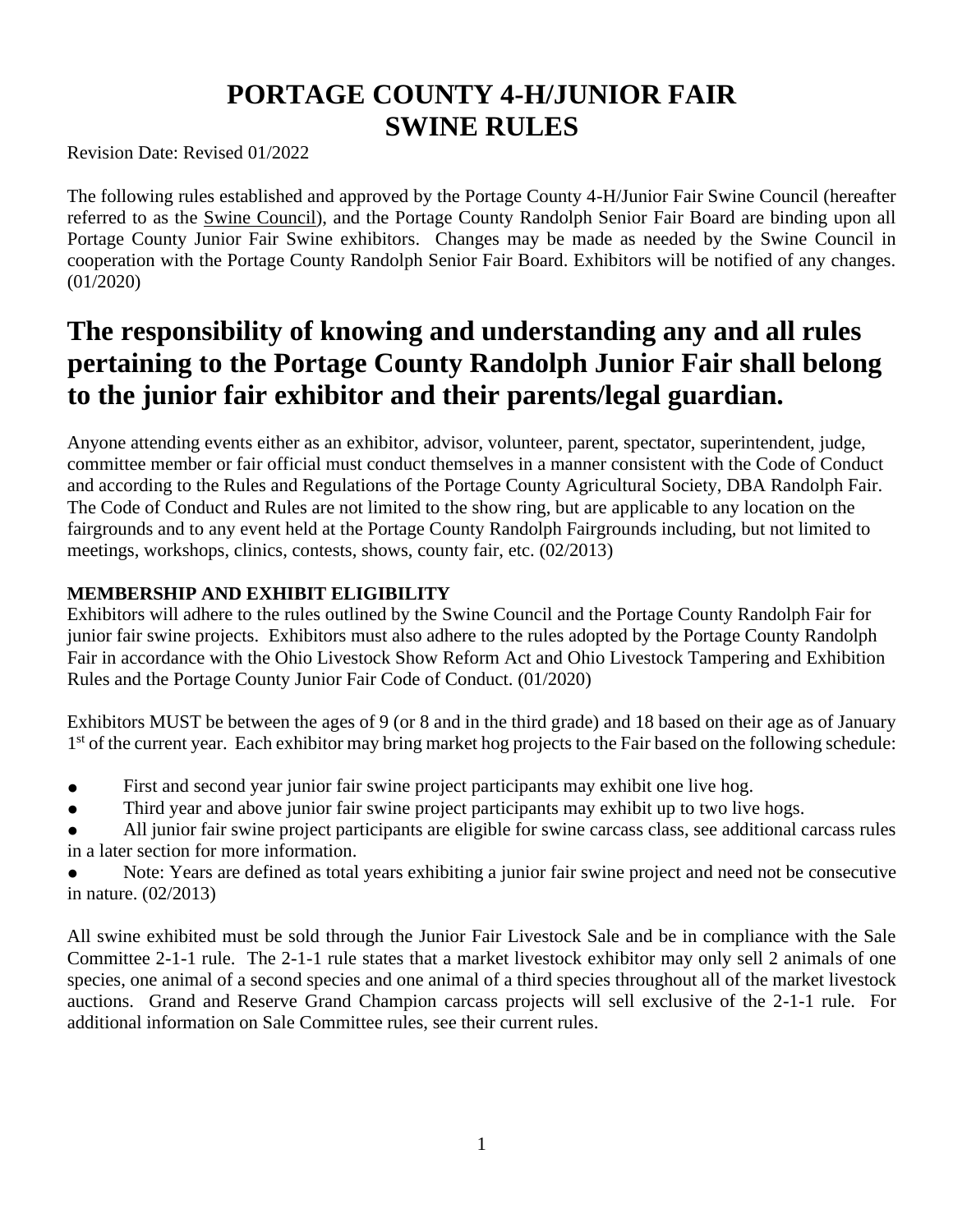*All Jr. Fair Exhibitors in Market projects are expected to exhibit and sell their own animals. Exhibitors must be present to show in their market or showmanship class in order to be eligible to sell. Another* Portage County *Jr. Fair Exhibitor within the same species may show in the market class or in the sale, but not both.*

*Any Jr. Fair Market Exhibitor that will miss either market show or sale must submit a form to the Sr. Fair Board Market Livestock Committee for review. Sr. Fair Board Market Livestock Committee decision is final. If form is not submitted and the show or sale is missed the exhibitor will be paid market price. The remainder of their market proceed check will be donated to the Jr. Fair Market Livestock Sale Scholarship Fund.*  (01/2019)

## **ANIMAL IDENTIFICATION**

A date no later than June 1<sup>st</sup>, a time and a central location to be determined by the Swine Council will be set for the hog ear tagging. The date is normally the Saturday before Memorial Day. At this time and place, it is mandatory for all hogs to be ear notched and administered a custom designed Swine Council tamper proof ear tag. Each exhibitor is required at tag in to provide ear notches. If this ear tag falls out, the council must be notified within 48 hours. An assigned council member will go out and re-tag the pig with a new ear tag and new number within a time frame deemed appropriate by the Swine Council. (01/2019, 01/2020, 1/2021)

Tag In and or Weigh In is mandatory for Market Beef, Market Goats, Market Lambs, Market Swine and Market Small Animals during assigned day, time and location. Exceptions must be approved by Sr. Fair Board Market Livestock Committee. (01/19)

At the time of the mandatory county tagging, each junior fair swine exhibitor may register a maximum number of hogs based on the number of years the exhibitor has participated in a Market Hog project:

1)  $1^{\text{st}}$  &  $2^{\text{nd}}$  Year – Each exhibitor may register a maximum of three (3) hogs. These exhibitors are eligible to take one (1) hog to the fair and one (1) hog to carcass.

 $(2)$  $3<sup>rd</sup>$  Year and beyond – Each exhibitor may register a maximum of four (4) hogs. These exhibitors are eligible to take two (2) hogs to the fair and one (1) hog to carcass. (Fair Board 03/2017)

- 3) Each animal will need 2 forms of identification. (01/2020)
- 4) A swine tag-in sub subcommittee member must be present at each trailer during tag-in. (01/2020)

In families with more than one junior fair swine exhibitor, each exhibitor may designate one of their hogs as a "family extra" and may be used by any member of their immediate family (immediate family as defined by the State Junior Fair rules) (10/2001). A fee of \$10.00 per hog tagged will be collected by the Swine Council (12/2009). Each club must pay tag in fees by the July meeting or those animals are not eligible to come to the fair. (02/2016, 01/2020)

## **WEIGH-IN AT FAIR (02/2013)**

All market hogs that will be exhibited at the Fair MUST be in place in the Swine Complex according to the guidelines set forth by the Portage County Randolph Fair Board. All market hogs will go through an official weigh-in on the designated date and time before Fair week. Each hog's official weight will then be used during all of the shows and sale during the Fair. The Swine Council and Sale Committee will conduct the weigh-ins according to a time schedule set up by those groups. The date, the place and the time for the weigh-in will be provided to all of the clubs with market hog exhibitors. (01/2022)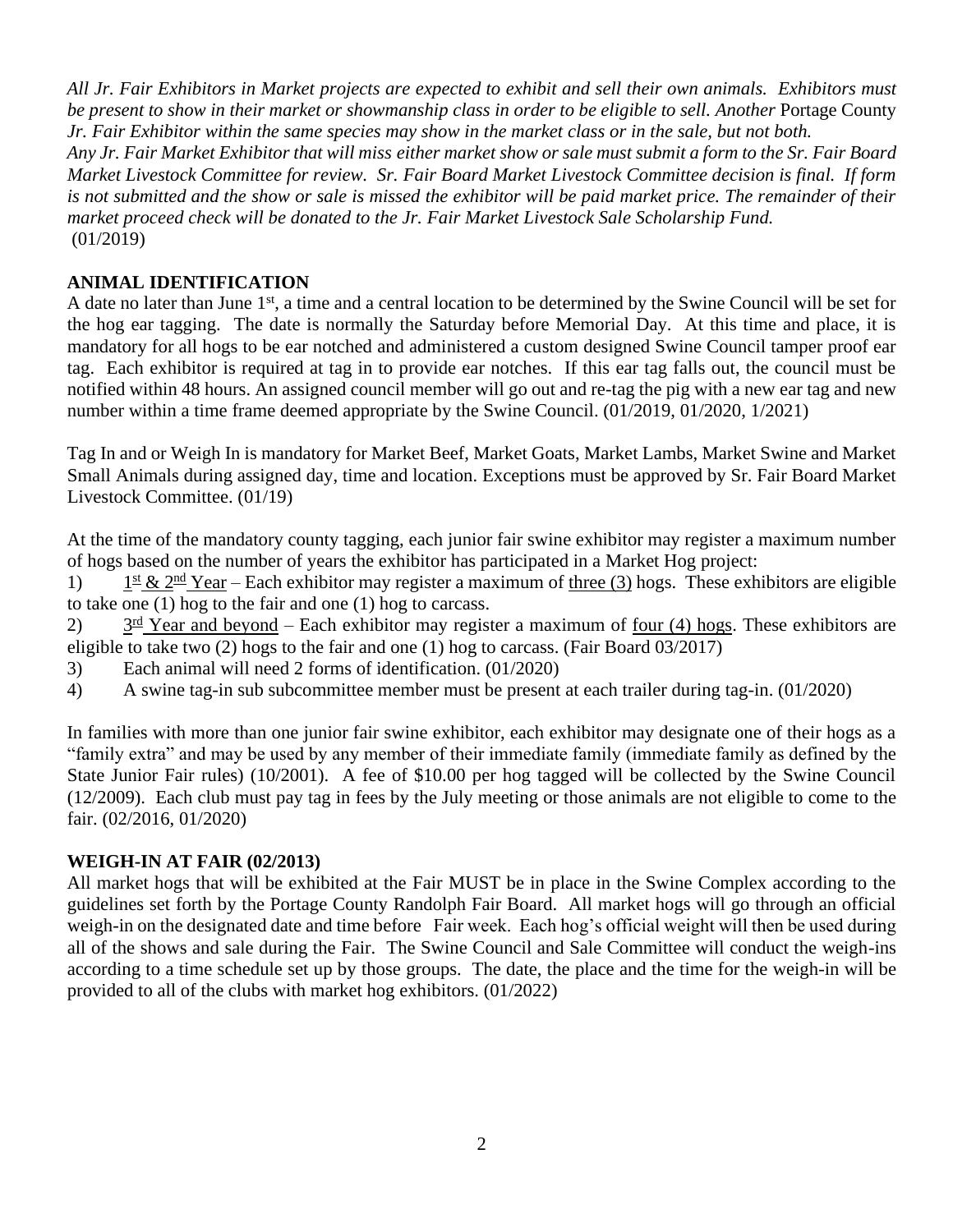## **RE-WEIGH PROCEDURE AT FAIR WEIGH-IN**

ONLY the person taking the hog over the scale can ask for a weigh-back and MUST do so before the hog returns to its pen. The person taking the hog across the scale will be given the weight and asked if they agree or disagree with the weight. If the weight is accepted (a YES answer), the weight stands, and the hog can return to the pen. If the weight presented is not accepted (a NO answer), the hog returns to the scale and is re-weighed immediately. The second weight becomes the official weight. (01/2022)

## **MANDATORY STATE HEALTH/DRUG FORMS**

All Junior Fair Market Hog exhibitors must completely fill out and submit a drug use notification form online (DUNF) for **each** market hog brought to the fair. Forms are to be turned in to the Swine Council at the time of weigh-in. (01/2015, 02/2018, 01/2020, 01/2021, 01/2022)

## **MANDATORY QUALITY ASSURANCE TRAINING**

All Portage County Junior Fair Market Hog exhibitors must attend an approved OSU Extension Quality Assurance program prior to the deadline of June 1<sup>st</sup> in the year in which they will exhibit. Junior Fair Market Hog exhibitors not meeting this requirement will NOT be permitted to bring their Market hog project to the fair. (01/2015)

Each species that is required to complete Quality Assurance must have 3 representatives from their species assigned to the Quality Assurance County Committee (i.e., Advisors, Committee Members or Parents). Those committees include: Beef, Dairy, Dairy Goats, Sheep, Swine, Market Goats, and Small Animals. (01/2019)

## **PRE-FAIR**

Every Junior Fair Market Hog exhibitor is required to meet all current eligibility rules. (02/2016)

### **POST FAIR**

Junior Fair Market Hog exhibitors are required to clean their pen at the conclusion of the fair. (01/2015)

#### **FAIR PROCEDURES**

No pigs are to be out of their pens between 9:00 AM and 9:00 PM unless approved by a swine council member. Pigs are restricted from walking in any area east of the swine complex. (02/2016, 01/2020) The barn will be closed daily at 11pm through 6am the following day. (01/2022)

Pens MUST be cleaned by 9:00 AM daily (except Wednesday, market show day it must be completed by show time) . (11/2011, 01/2015, 01/2020) Council members will conduct daily inspections. Pens that are in violation will be marked and must be cleaned as soon as possible.  $(01/2015, 01/2020)$ 

No animal handling electrical devices will be used on any junior fair swine project. (Fair Board Policy Development Committee, May 2004) (01/2022)

No fans are permitted to be used in the swine complex unless approved by the building superintendent. (01/2020)

Once hogs are checked in at the fair, it is the exhibitor's responsibility to groom, fit, feed, exercise or otherwise care for their own project unless otherwise approved by the Swine Council. (02/2014, 01/2020) On show days the exhibitors are allowed one additional person to assist them in entering the show area that will be given and a form of identification provided by the Swine Council. (01/2022)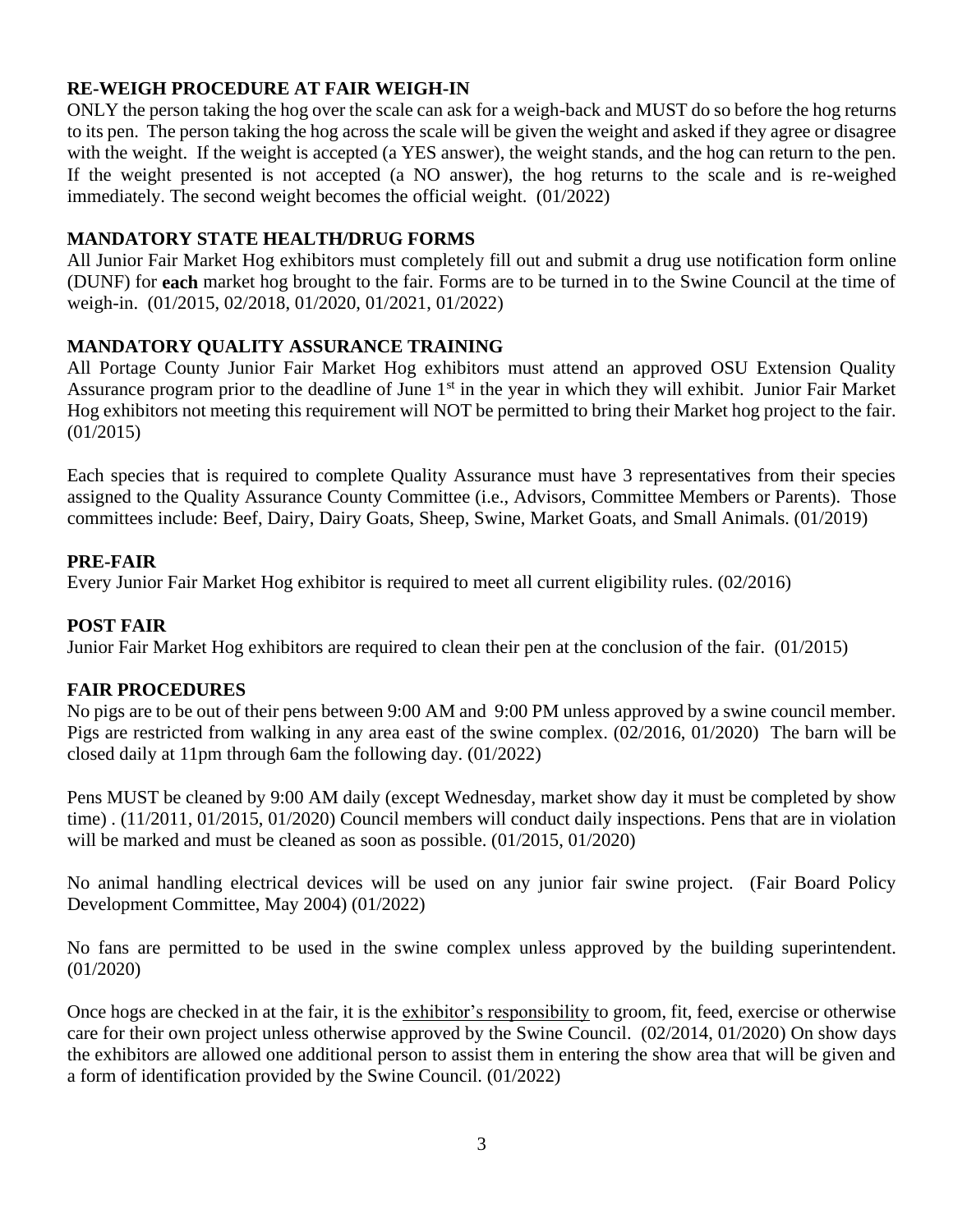Bagged pine shavings *are the only acceptable bedding option* for exhibitors. (02/2016) No saw dust or straw is permitted. Approved shavings are purchased at the discretion of the Swine Council and are billed accordingly. The council will invoice clubs and payment is due at the July advisor meeting. (01/2015, 01/2020)

Adult volunteers should not work in the show ring when an exhibitor who is an immediate family member is showing. If a volunteer is in the ring with a relative, then the volunteer will be asked to step out of the ring by a member of the Swine Council and should leave the ring immediately. (02/2014, 01/2022)

The Portage County Randolph Senior Fair Board requires that the Complex be staffed by responsible adults at all times during the day and the night. Each club with market hogs is required to provide volunteers to staff this Barn Watch according to a schedule developed by the Swine Council. (02/2013, 01/2020)

## **DAILY CARE**

The hog MUST be under the daily care of the junior fair swine exhibitor; however, it is not necessary to keep the hog at the owner's premises (10/2001).

The Swine Council will make random project visits. Hogs can be kept at a premise other than the owners at the discretion of the Swine Council. Each junior fair swine exhibitor who will NOT be keeping their project hog at their residence will be required to complete a "Housing for Swine Projects" registration form obtainable from the Swine Council. This form must be submitted to the Swine Council by its April meeting date. The Swine Council will review the requests and will decide to either accept or deny them. (02/2013) Hogs MUST remain in Portage County, unless previously approved by OSU Extension and Portage County Randolph Fair Board (10/2001; 11/2007, 01/2020). Any hogs not housed at your own residence may not be housed at an operating, breeding , or sale facility unless immediate Family or Grandparents. (01/2022)

## **CLASS SIZE-MARKET AND SHOWMANSHIP**

Class sizes for showmanship and market classes will be split by draw by the Portage County Junior Fair Swine Council with a goal of an average of nine (9) hogs per class. The final drive of a class may be split in size according to the discretion of the subcommittee. (01/2020)

# **MARKET SHOW**

All market hogs must meet the weight limits set forth by the Swine Council. The lower weight limit for market hogs to be exhibited at the fair is 190 pounds. (02/18) The upper weight limit for market hogs to be exhibited at the fair is 325 pounds. Hogs not meeting the weight requirements are not eligible to participate in the market show. These hogs are eligible for the sale; however, they will sell at the end of the sale. These hogs may be used in the Showmanship class. (02/2014) In order to receive the full sale price, the exhibitor of the ineligible hog MUST participate in showmanship. If the exhibitor does not participate in showmanship, they will receive the market price and the amount above the market price goes to the Livestock Scholarship fund. (02/2017, 02/2018, 01/2020)

The number of market classes and the number of hogs per class will be determined by the discretion of the Swine Council. (02/2013, 01/2020)

The judge will place five hogs of their choice in each market class. Market classes will be split by weight into divisions at the discretion of the subcommittee. (10/2004). The judge will place the top five hogs in each division. The class winners from each class within a division will come to the ring to be evaluated for division champion. As a hog is selected in the division final drive, the next placed hog from its class will be brought to the division final drive. This process will be continued until the top five hogs in the division have been placed.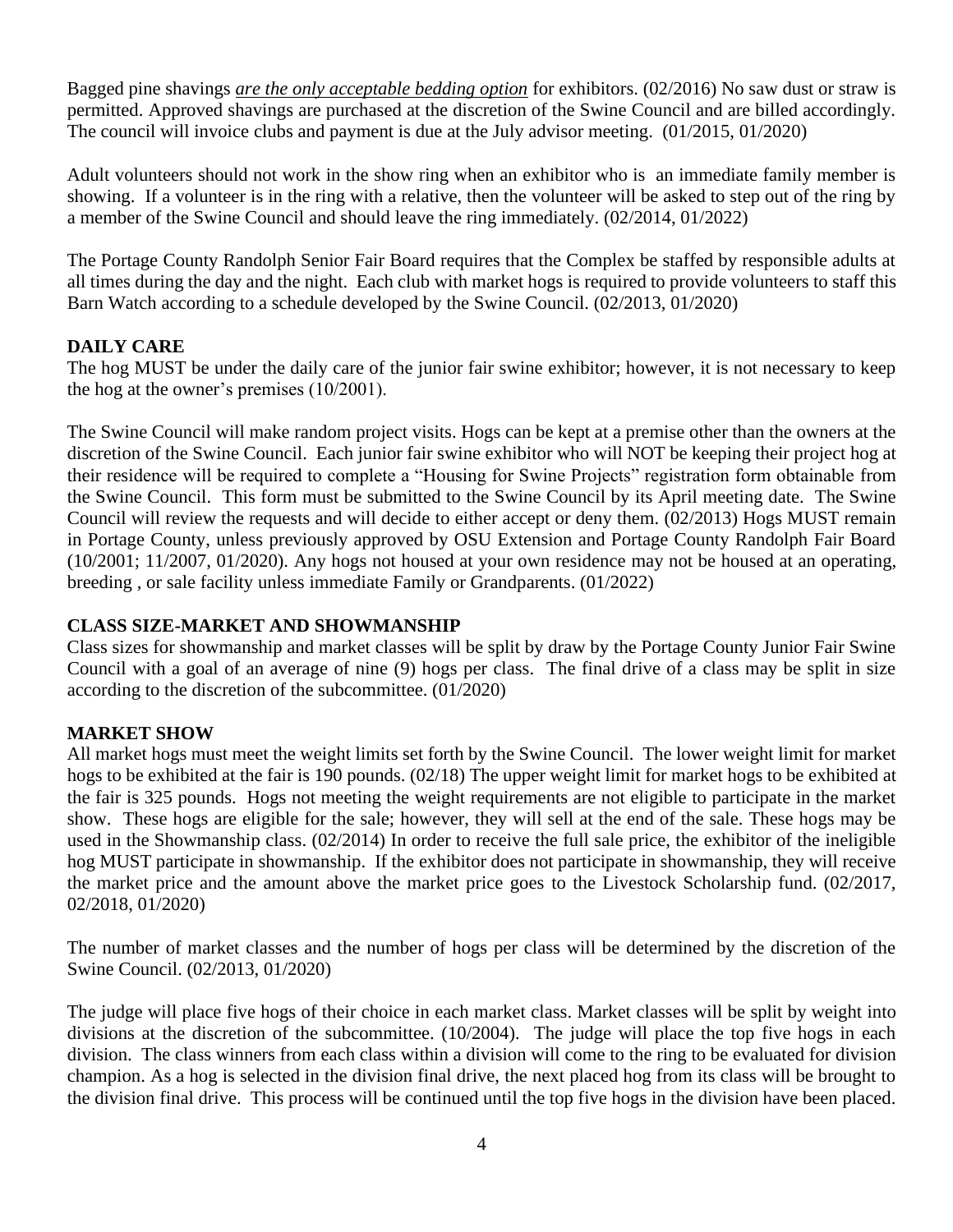If an exhibitor cannot be found to bring their hog into the final drive, the show will proceed without them based on the discretion of the Swine Council. (01/2010, 01/2020, 01/2022)

Only divisional winners will return for the initial final drive for Grand Champion Market Hog. (10/2004). In the champion final drive, the judge will place five hogs. As a hog is selected in the champion final drive, the next hog from its division will be brought to the champion final drive. This process will be continued until the top five hogs overall have been placed or at the judge's discretion. (01/2015) If an exhibitor can not be found to bring their hog into the final drive, the show will proceed without them based on the discretion of the Swine Council. (01/2010, 01/2020, 01/2021).

## **SHOWMANSHIP**

All junior fair market swine exhibitors interested in competing will be required to sign-up for participation in swine showmanship during weigh-in at the fair. (10/2006).

Junior fair market swine exhibitors MUST show their own hog during the showmanship class unless otherwise approved by the Swine Council prior to the show. (10/2001) If the exhibitor has two hogs at the Fair, the exhibitor MUST show the same hog throughout the entire Swine Showmanship contest. (01/2020)

The winner of a division automatically advances to the next age division the following year. Exhibitors will compete in that division until they advance by age or by winning that division. For Senior division aged exhibitors, they will go back to the Senior division classes unless they win the Show of Showmanship contest, (see below). (02/2012).

Class sizes within a division are split according to the discretion of the subcommittee. (01/2020)

All age divisions are based on the exhibitor's age as of January  $1<sup>st</sup>$  of the current year.

NOVICE: 1<sup>st</sup> year swine exhibitors may show in this class and/or their proper age division. (01/2012)

JUNIOR: Up to and including those 11 years of age (02/2013)

INTERMEDIATE: 12 years to 14 years (02/2013)

SENIOR: Ages 15 and up (02/2013)

# SHOW OF SHOWMANSHIP CONTEST

Exhibitors that will participate include:

- 1. Current year division winners.
- 2. Previous year Show of Showmanship winner.

Winner of the Show of Showmanship contest will automatically compete in next year's Show of Showmanship contest. Winners will return to their appropriate age division the second year after they won the Show of Showmanship, provided that they did not win again. For Senior division aged exhibitors, they will go back to the Senior division classes. For the other younger divisions, the exhibitor will go back to the division above their current age (since they won their division to get into the Show of Showmanship contest). (02/2012).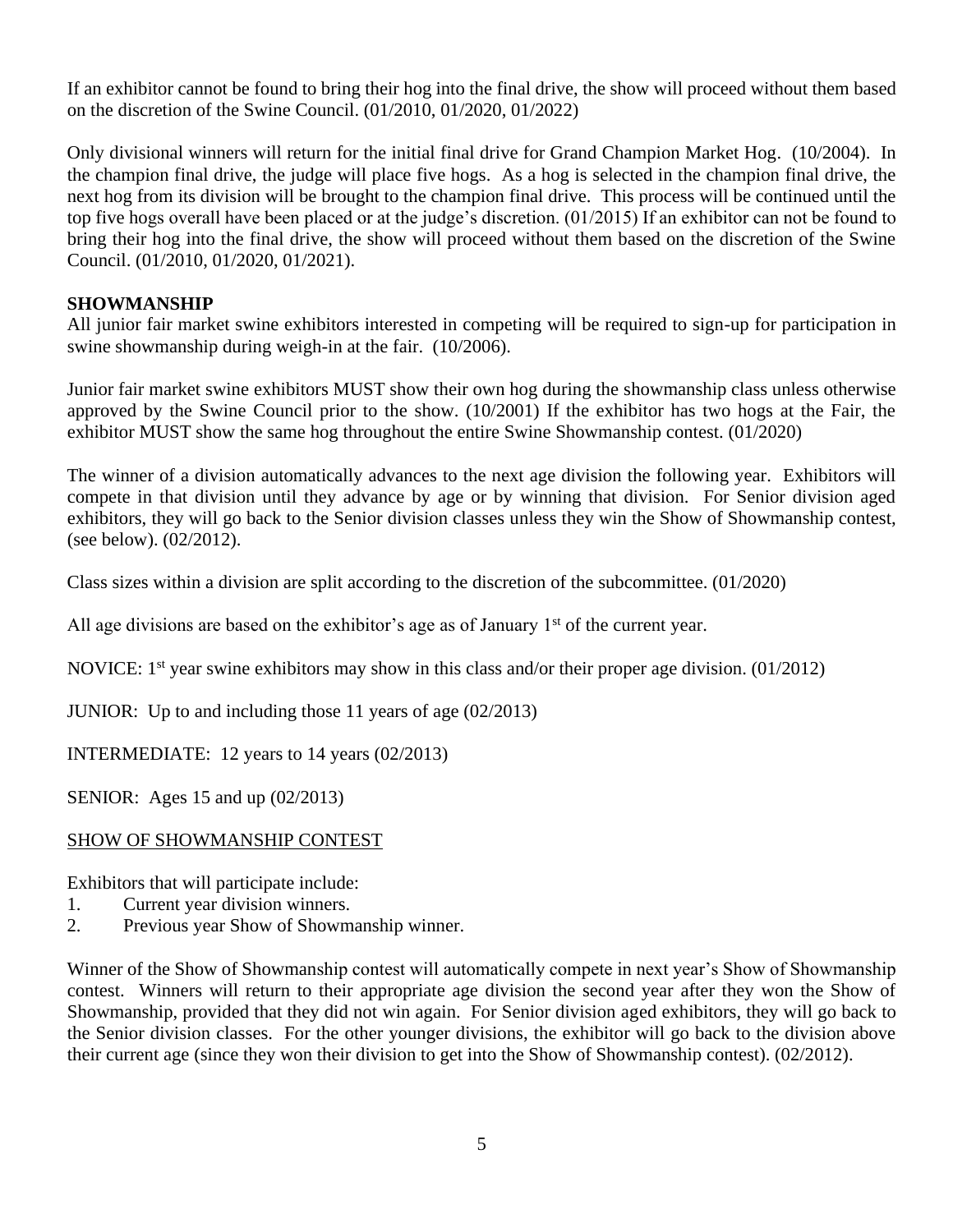## **SWINE CARCASS**

All junior fair swine participants are eligible for participation.

One carcass class entry per participant is allowed. Each carcass class participant must pay a \$5 carcass class fee to the Swine Council prior to unloading. (02/2013, 02/2016, 01/2020)

Hogs must be ear notched and then tagged by the junior fair swine identification (tagging) date (01/2021).

Tagged hogs are eligible for the live show at Portage County Randolph Fair.

To be eligible for carcass class, the junior fair carcass participant MUST exhibit a live hog at the Portage County Randolph Fair.

Only Grand Champion and Reserve Grand Champion carcasses will sell at the Portage County Randolph Fair livestock auction.

Buyer pays processing fees for Grand Champion and Reserve Grand Champion carcass hogs.

Grand Champion and Reserve Grand Champion carcasses are sold as split carcasses. (01/2019)

Champion carcass hogs are sold by carcass weight, not live weight.

Barrows and gilts only are eligible. Cryptorchids and late castrations will be disqualified.

Hogs must weigh between 230 and 310 pounds live weight (02/2013) to be eligible for Grand Champion and Reserve Grand Champion carcass. In order to place in the carcass class, the carcass entry must make the rail.

All hogs must be transported by designated haulers assigned by the Swine Council. (01/2020)

Hog placing will be according to the standards presented to the judge and agreed upon by the Swine Council.

(07/2007) Carcass Grading Standards: Backfat –minimum of 0.50 inch (02/2013, 01/2019) to maximum of 1.00 inch. Loin Eye Area – minimum measurement of 5.00 square inches PSE – carcasses determined to be PSE per judge's discretion will be disqualified.

Custom processing instruction card must be completed by the night of the carcass viewing or the carcass will be processed according to standard cut instructions. (01/2012, 01/2019)

## **SKILL-A-THON (11/2011)**

The Swine Council will provide an educational opportunity for market swine exhibitors to increase their knowledge and understanding of the market swine project. This educational experience is usually held at the Fairgrounds on a date to be determined by the Swine Council (02/2017, 01/2020).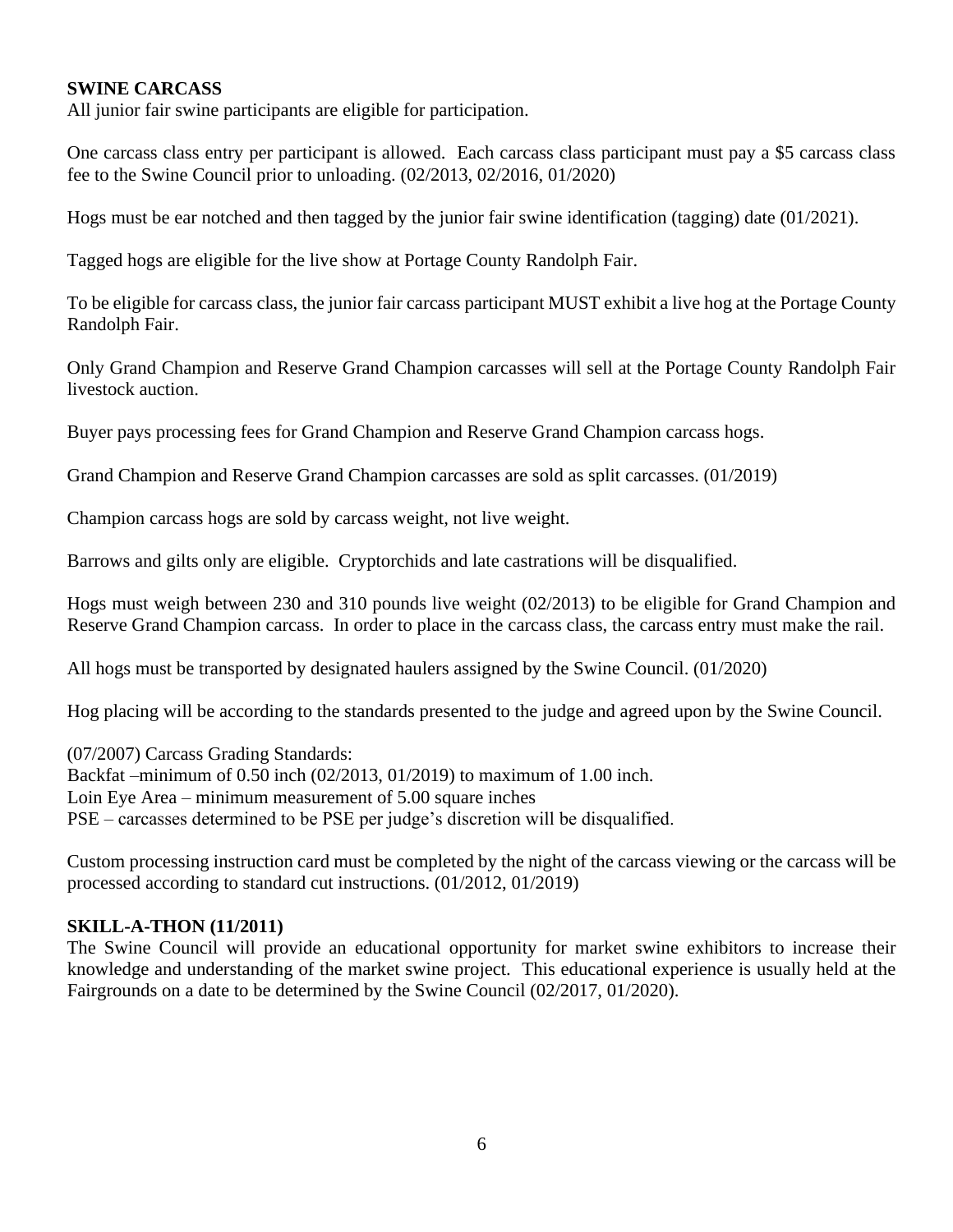## **SALE**

**Sale order (revised 03/2021):**

Market Swine Grand Champion Market Swine Reserve Grand Champion Carcass Swine Grand Champion Carcass Swine Reserve Grand Champion Donated hog/hogs, if any are present Third Place Overall Market Hog Fourth Place Overall Market Hog Fifth Place Overall Market Hog (01/2021) Division Champions – lightweight to heavy Division Reserve Champions – lightweight to heavy Skill-a-Thon – Senior Winner (02/2014, 02/2016) Skill-a-Thon – Intermediate Winner (02/2014, 02/2016) Skill-a-Thon – Junior Winner (02/2014, 02/2016) Remaining order will be a lottery draw of family units starting with the oldest in the family. (01/2021)

## **Donated Hog**

A market hog may be donated by an exhibitor and their family to be sold through the Market Hog auction at Fair. The proceeds from the sale of the donated hog/hogs will go to the fund recommended by the donor and approved by the Swine Council and Sale Committee on an annual basis. (02/2022) The donated hog/hogs MUST follow all Fair procedures such as weigh-in but will not participate in the Market Show or Showmanship contests. (01/2022)

#### **Purchased Hog Donated back by its Buyer (11/2011, 02/2018)**

Buyers at the market hog auction can choose to donate their purchased hog to one of the designated programs, scholarship, or clubs as outlined in the Market Livestock Auction rules. The buyer pays the full winning bid price for the hog. The hog will then be re-sold at the end of the auction and the money from the second sale price per pound goes to the program, scholarship, or club that the buyer designated. (02/2018)

#### **Purchased Hog Donated to a Food Shelf or other charities (11/2011)**

Buyers who choose to donate the meat from their purchased hog to a Food Shelf or other charity pay the full winning bid price for the live hog. The buyer chooses the processor and is responsible for the processing fees. The buyer, processor and charity must make arrangements amongst themselves for the meat to be transported to its final destination.

#### **OUTSTANDING MARKET EXHIBITOR (01/2012)**

The Swine Council will keep records and track each exhibitor's efforts to reward an exhibitor in each of the three age divisions (Junior, Intermediate, and Senior) with an award of Outstanding Market Exhibitor (OME) and an Overall Outstanding Market Exhibitor for the one with the highest score. An exhibitor is eligible for the Outstanding Market Exhibitor award regardless of any previous winning of the award. An exhibitor's total score is the sum of their score in each of the three competitions described below. The Overall Outstanding Market Exhibitor award is given to the exhibitor with the highest total score. Each exhibitor earns their score based on the following point system. (01/2020)